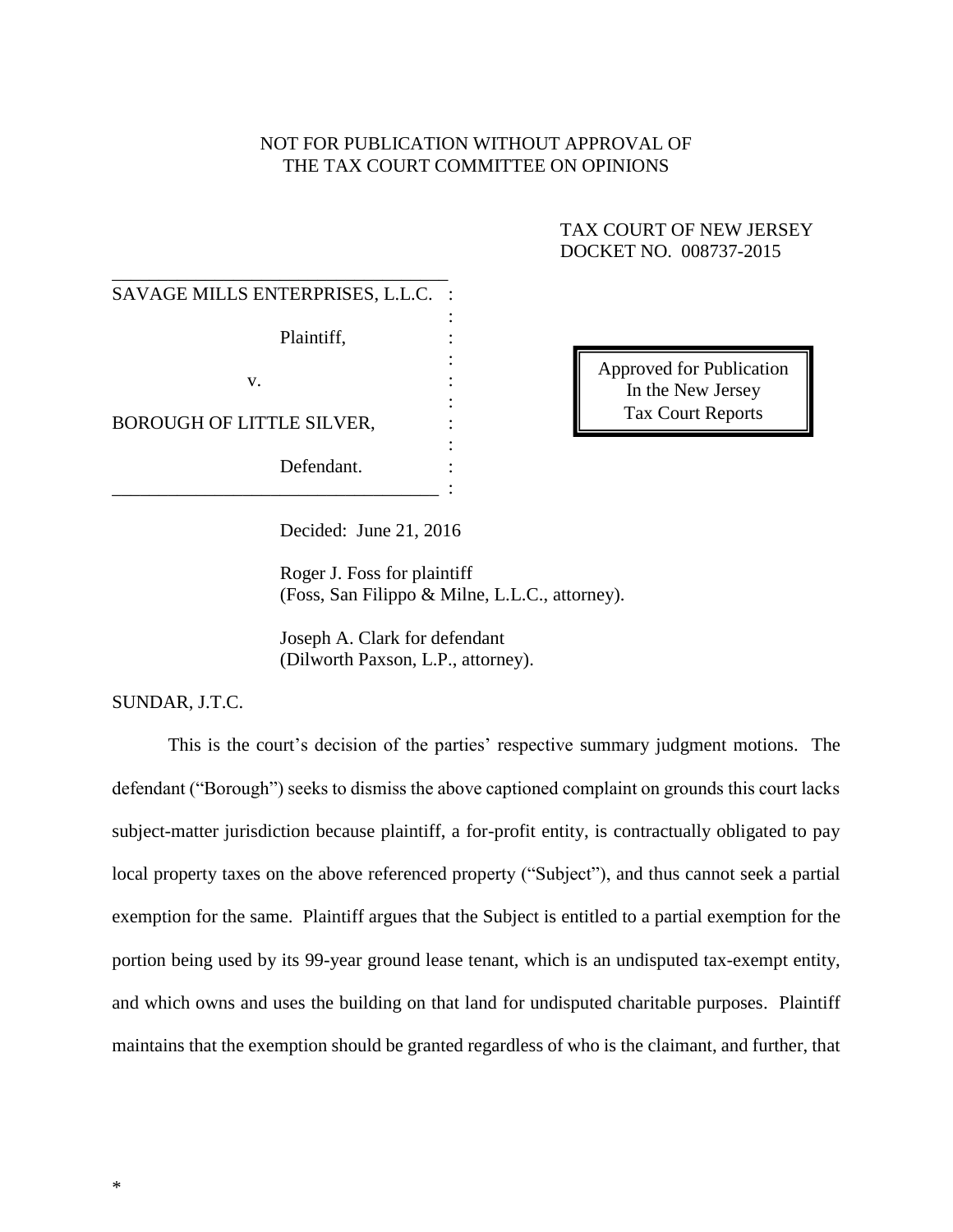its contractual obligation to pay taxes on property owned or used by the non-profit tenant is of no moment in connection with claims for a statutorily available exemption.

The court finds that plaintiff, as fee owner of the Subject, has standing to challenge the amount and methodology underlying the Subject's assessment, which can include a claim for exemption. However, this standing does not equate to a grant of the exemption sought because exemption statutes are strictly construed, thus, require full compliance with the statutorily imposed qualifications for an exemption. Since plaintiff fails to meet the statutory qualifications for an exemption, and further since the plain language of the statute affords a partial exemption only when the landlord (lessor) is the non-profit entity and the tenant is the for-profit entity, plaintiff cannot obtain the benefit of the partial exemption.

The Borough's summary judgment motion is denied in part as to plaintiff's standing to claim the exemption, and granted in part that plaintiff cannot be granted a partial exemption. The matter will be set for trial as to plaintiff's allegation that the Subject's assessment is erroneous.

### **FACTS**

The following are the undisputed facts based on undisputed documents attached in support of each party's summary judgment motion. The Women's Exchange of Monmouth County ("Exchange") was registered as a New Jersey non-profit corporation in 1949. It was created to foster and encourage creativity and workmanship of Monmouth County residents, provide a venue for sale of their creations and works of art, and donate revenues in excess of the Exchange's operational costs/expenses and reserves to local non-profit organizations. The Exchange is run by a Board of Trustees comprised of volunteer members who appoint officers for the day-to-day operations. Upon dissolution, the Exchange's assets are distributable to charity.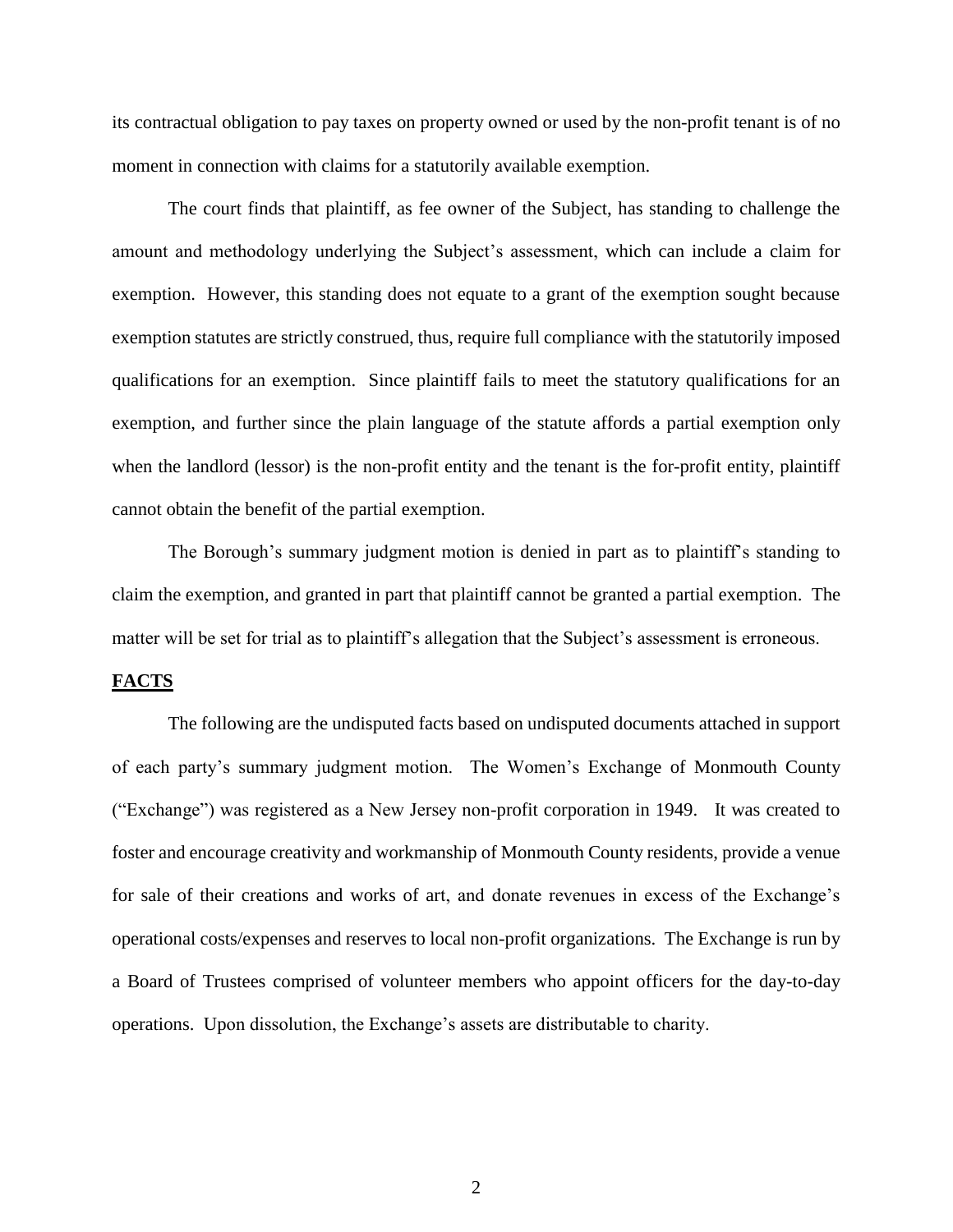In February 1956, the Exchange purchased the Subject (also known as 32 Church Street). There was only one building on the Lot.

In April 1966, the Exchange filed an Initial Statement with the Borough's assessor seeking an exemption from local property taxes for the Subject.<sup>1</sup> The application explained the entity's purpose as being "to maintain and operate a store" where clothing, "handiwork," and the like "made by persons needing financial assistance are sold for the consignors." The application stated that the Subject was actually and exclusively used as a "store for the sale of merchandise," and that the "consigned goods are sold at a fixed percentage of profit above the price fixed by the consignors which covers operating expenses but does not result in any net profit." The exemption was sought pursuant to N.J.S.A. 54:4-3.6, and specifically due to a County Board judgment of November 9, 1956 granting the Exchange this statutory exemption.

Thereafter, the Subject was on the Borough's list of tax exempt properties. This was also the Subject's status for tax year 1984.

In 1985, Talbots, Inc., a for-profit foreign corporation, purchased the Subject (and adjacent Lot 6 from unrelated parties).<sup>2</sup> It agreed to build a new smaller building (hereinafter "Building 2") to be used by the Exchange exclusively as a retail store. By a separate recorded Bill of Sale dated June 1985, Talbots granted all ownership rights of Building 2 to the Exchange. Talbots also entered into a 99-year ground lease agreement with the Exchange whereby it leased the land on which Building 2 was to be erected at \$1 per year, with an option to renew for another 99-year period at \$1 per year.<sup>3</sup> Talbots was to replace the building formerly used by the Exchange with another building for its own use (hereinafter "Building 1").

<sup>&</sup>lt;sup>1</sup> For some reason, the Statement noted the Subject's identification as Lot 6, Block 6.

<sup>&</sup>lt;sup>2</sup> The sale price was not provided to the court.

<sup>&</sup>lt;sup>3</sup> For consideration purposes, the value of the portion of land on which Building 2 would be erected was \$98,000.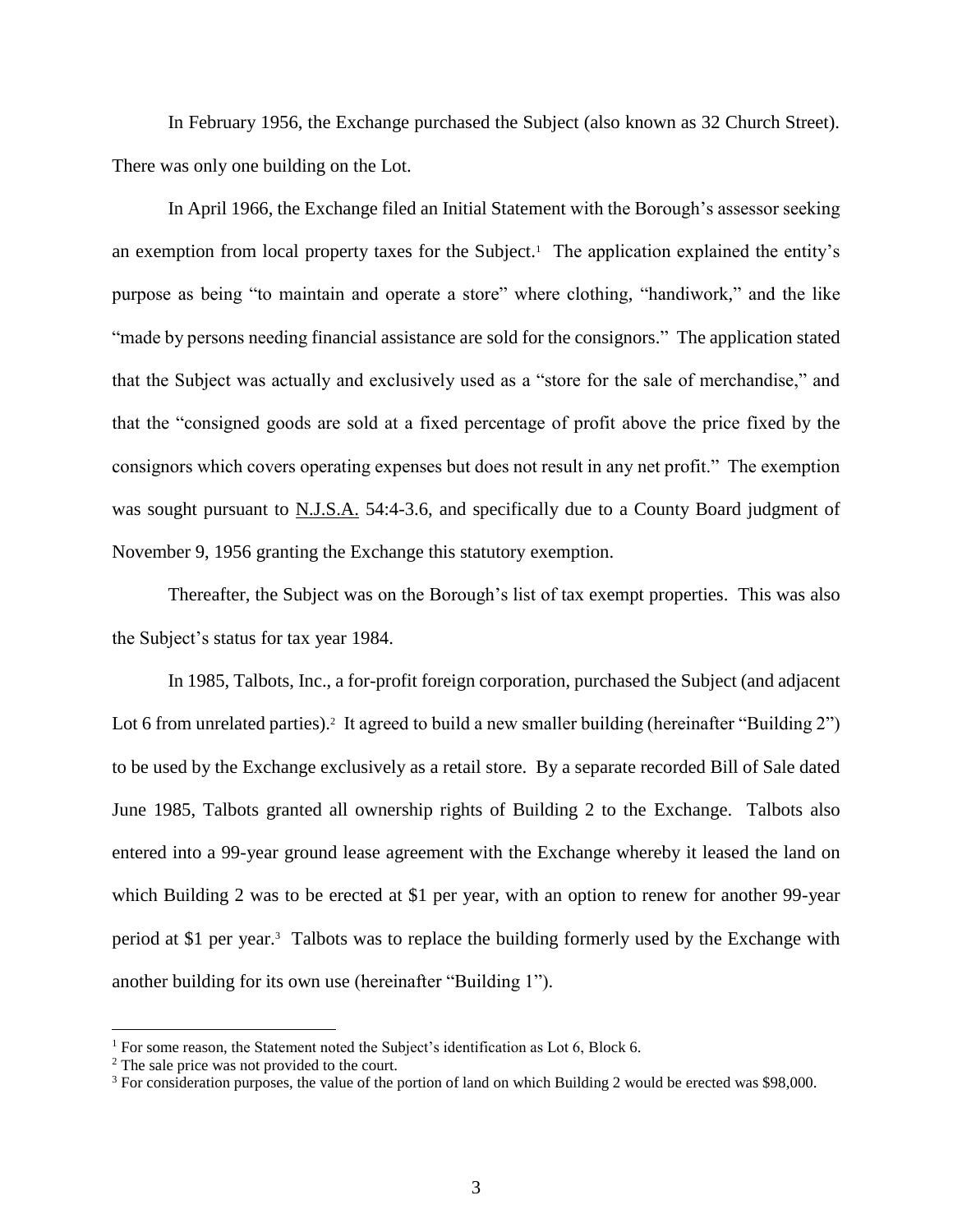In addition to assuming certain expenses and costs for the Building 2 (and common areas), Talbots also undertook to pay for "all existing and future taxes, assessments . . . assessed, charged, or imposed, upon" Building 2 and the portion of the leased land (hereinafter the "Tax Payment Clause"). Future sale of the property by Talbots was subject to the 99-year lease and the Exchange's ownership of Building 2. However, if the Exchange decided to vacate Building 2 or discontinue its operations, then Talbots could purchase that building and the ground lease at a mutually negotiated price. If the Exchange received a third-party offer for purchase and/or lease of Building 2 plus the leased land, Talbots could match the offer within 7 days. "Any action or judicial proceeding involving" the lease was to be venued in the Monmouth County courts.

At some point the two lots 5 and 6 merged and became Lot 5. The Subject thus comprises an area of about 38,700 square feet, improved by Building 1 (about 7,610 square feet) and Building 2 (about 2,210 square feet). The buildings, though separate, are adjacent to each other, and share a driveway, the parking lot, lawn and pedestrian walkways.

In April of 2001, Talbots sold the entire Subject to plaintiff for \$910,000.<sup>4</sup> The sale deed noted that the transfer of ownership was "subject to" the 99-year lease with the Exchange. Thus, plaintiff assumed the lease obligations, including the requirements of the Tax Payment Clause, and Building 2 continues to be owned and occupied by the Exchange with the land portion being leased to it by plaintiff at \$1 per year. Building 1 is occupied by Byford & Mills, whose sole stockholder is also plaintiff's principal.

Since its purchase, plaintiff has paid local property taxes on the Subject. For the first time in October 2014, it applied for partial tax exemption on grounds a portion of the Subject was

<sup>4</sup> Plaintiff had to enforce the sale in the Superior Court due to the Exchange's alleged resistance in this regard. The pleadings indicate that plaintiff's principal wanted her retail business, Byford & Mills, move to a larger building; was aware of the lease obligations; and plaintiff was created so the Subject's owner would be a corporate entity.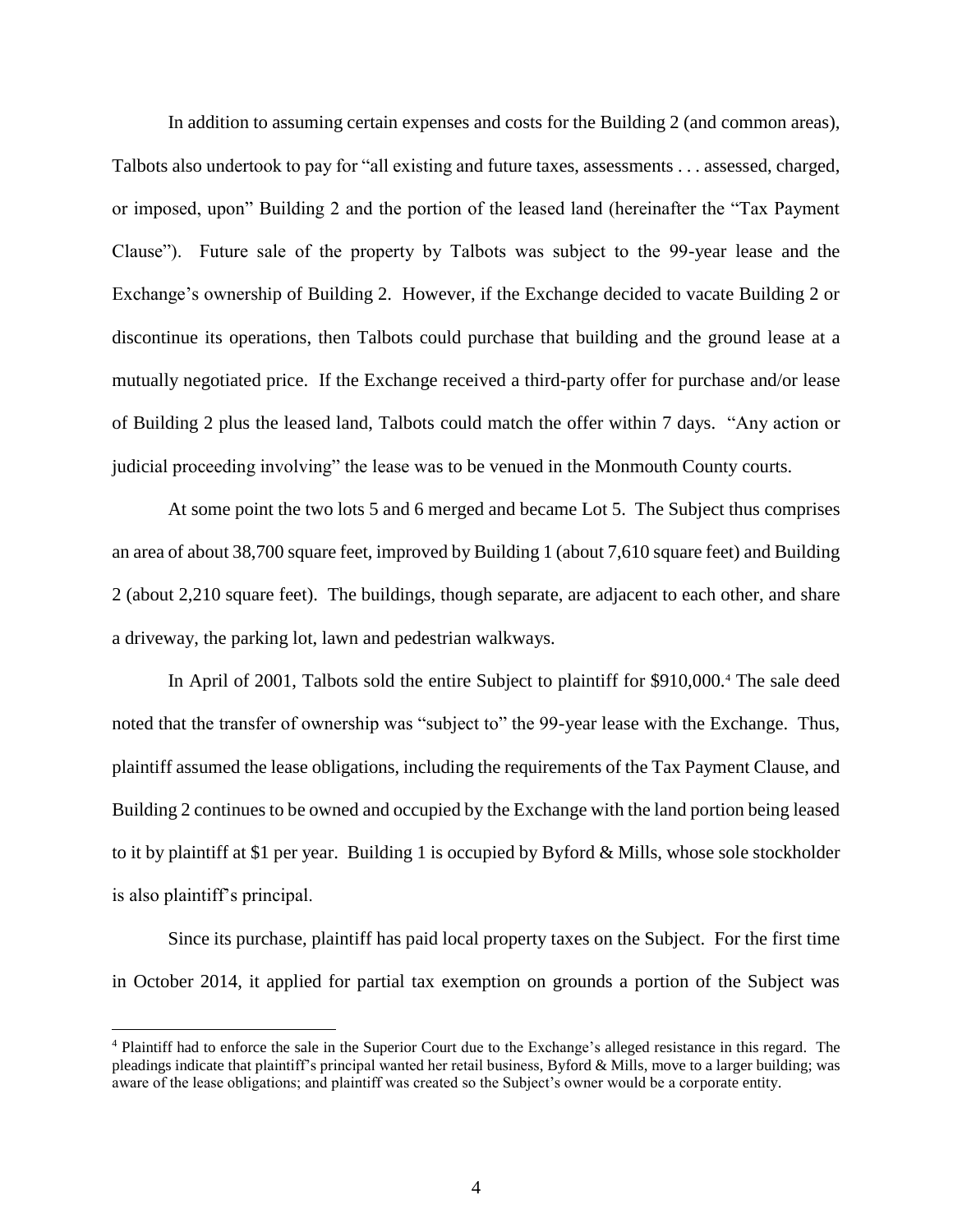owned, occupied and used by the Exchange. The Borough's assessor denied the partial exemption claim because the Exchange was not "legally responsible for the" taxes imposed on the Subject, and because there was "insufficient proof" that the Subject was used for "a tax exempt purpose." The assessor's letter stated that plaintiff could appeal the denial to the Monmouth County Board of Taxation ("County Board") by January 15, 2015.

 Plaintiff timely appealed the decision to the County Board, challenging the 2015 assessment of \$1,512,000 (allocated \$1,064,600 to land and \$447,400 to improvements), as well as the denial of the partial exemption claim. The County Board issued a judgment using Code 2B, affirming the assessment since its presumptive correctness was not overcome. Presumably, the affirmance implied a denial of the partial exemption as no other judgment code was indicated.

Plaintiff then filed a complaint in this court alleging two counts, one that the assessment exceeded the Subject's true value, and second, the Subject was entitled to a partial exemption.

#### **ANALYSIS**

In the instant motion, the Borough does not dispute that the Exchange is a non-profit entity, owns Building 2, and actually uses it for entirely charitable purposes (the actual use being an undisputed material fact since the Borough agrees that the Exchange standing alone, would be entitled to tax exemption as it had been in the past).

*A. Does the Court Have Subject Matter Jurisdiction?*

The Borough argues that this case is an interpretation of the Tax Payment Clause, therefore, as a contractual issue it should be tried before the Superior Court, the agreed-to venue in the lease.

The court disagrees. The instant matter is not a contractual dispute. Parties to the lease are not disputing breach of any clause in the same. There is no allegation that plaintiff has failed to pay a portion of the taxes on the Subject on grounds the property is tax exempt. Rather, plaintiff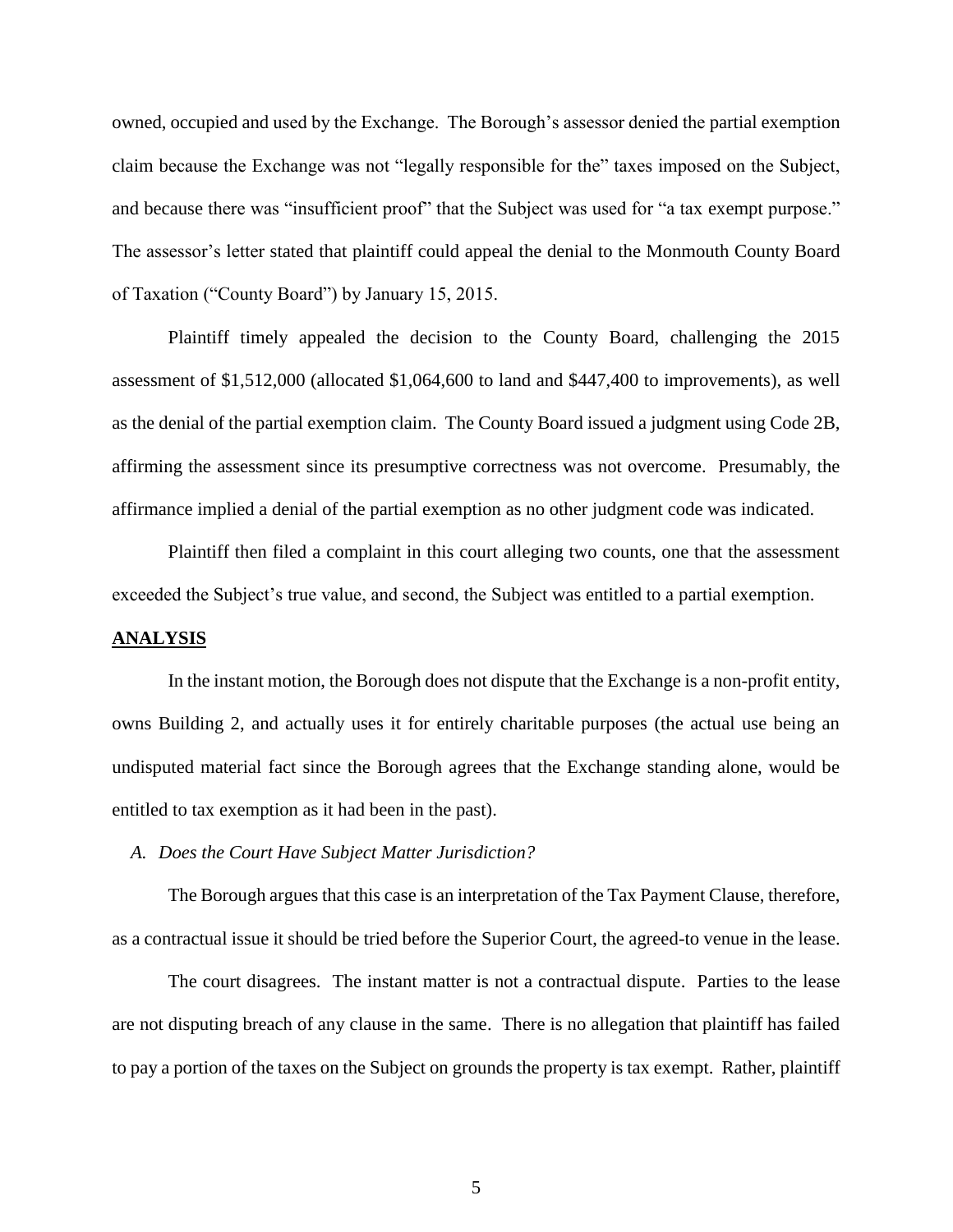is seeking a statutory exemption for a portion of the Subject that is owned and used by a non-profit entity for charitable purposes. Whether plaintiff can do so and whether it is entitled to an exemption, are issues to be decided by examining the tax exemption statute, specifically N.J.S.A. 54:4-3.6, and precedent in this regard. Such an examination and decision does not involve rewriting or reforming the 99-year lease provisions, and lies squarely within this court's subjectmatter jurisdiction. See e.g. Jamouneau v. Division of Tax Appeals, 2 N.J. 325, 329 (1949) (in evaluating a third-party taxpayer challenge to an exemption provided for property owned by the City of Newark and leased to a private entity, the court examined the lease provisions stating "[w]hile the lease is not before us for review as to its validity or for interpretation as to the rights or obligations of the parties inter sese, it is an exhibit in the case and is evidential of the intent of the parties and of the status of the property with respect to taxability").

The Borough's reliance on McMahon v. City of Newark, 195 N.J. 526 (2008) is misplaced. There, the City was a party to a contract with a real estate developer, whereby the latter would make payments-in-lieu-of-taxes ("PILOT") to the former, and receive property tax exemption. The venue clause required that any breach or disputes relative to the contract would be litigated in the Superior Court or by arbitration. When the City revoked the exemption and imposed assessments, the plaintiff filed a complaint in the Superior Court, which transferred it to the Tax Court but after the limitations period for a tax appeal had expired. The Court agreed with the plaintiff that it was challenging "the City's unilateral determination" of a contractual breach by plaintiff, which then "wrongfully trigger[ed]" the termination of "contractually agreed upon tax abatement." Id. at 544. The Court concluded that the transfer of the litigation from the Superior Court to the Tax Court was improper since the essential issue was a breach of contract over which a Tax Court has no jurisdiction.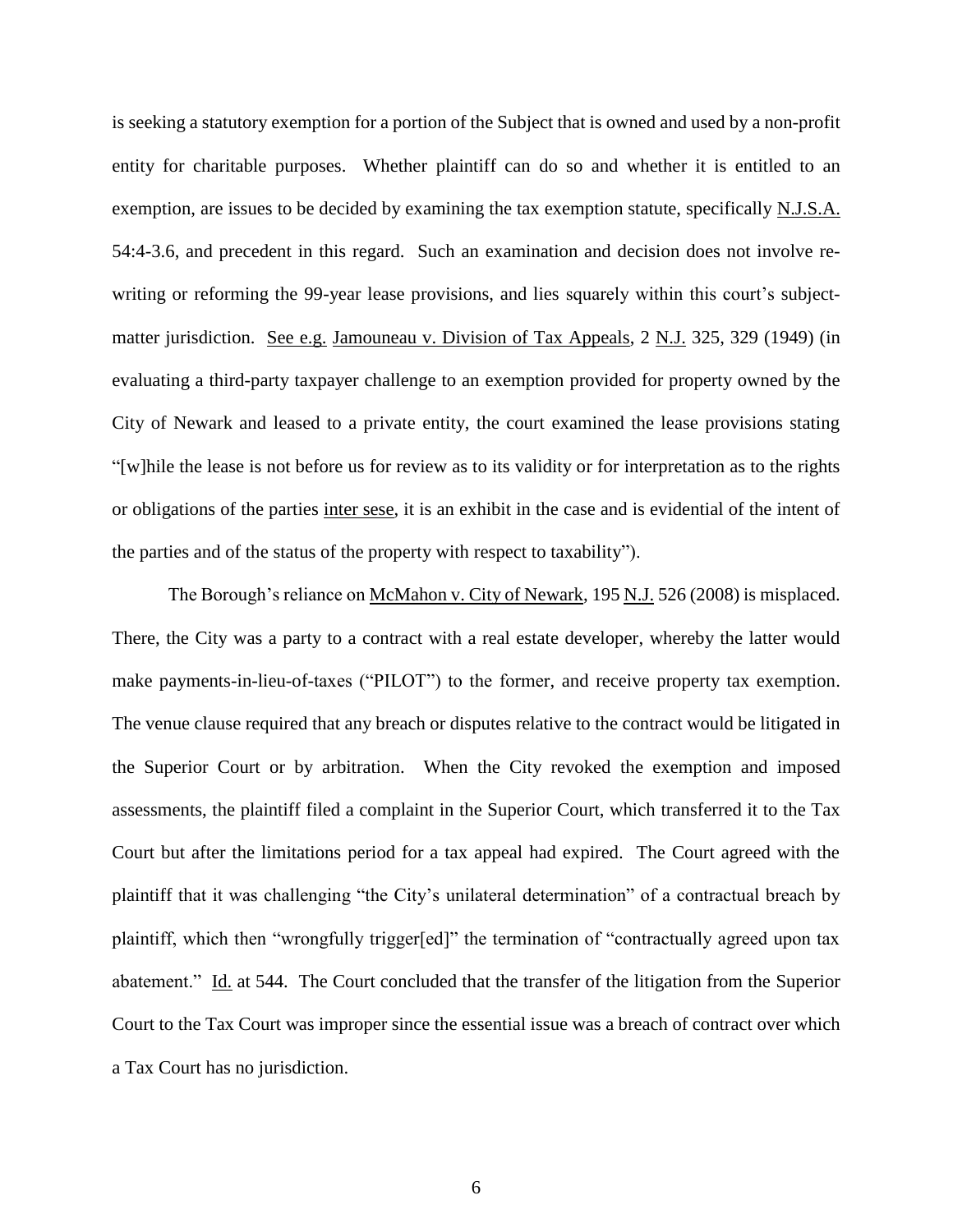There is no such issue here. Nor are the facts even remotely similar. The Borough's sole reliance upon the Tax Payment Clause as a basis for its denial of a statutory tax exemption does not convert the issue to one of contract breach/dispute involving contract law. Indeed, plaintiff concedes that it is obligated to pay local property taxes on the entire Subject pursuant to the Tax Payment Clause should this court deny its claim for partial exemption.

More importantly, in McMahon the Court noted that if the complaint had involved a challenge to the assessments (quantum or methodology), it would belong to matters "subject to the established tax appeal process," id. at 543-44, which would include a petition to a County Board of Taxation, and an appeal thereafter from the County Board's decision to the Tax Court. The court agrees with plaintiff that its claim for a statutorily available partial tax exemption is appropriately addressed by the Tax Court in the context of the Borough's assessor's denial of the same, and the County Board's implicit affirmance of the denial, both these actions being an undeniable part of the tax appeal process.<sup>5</sup>

### *B. Can Plaintiff Claim a Partial Exemption?*

This issue is two-fold: first, whether plaintiff has standing to make a claim for the exemption, and second, whether plaintiff is entitled to a grant of a partial exemption, and thus, not obligated to pay taxes on a portion of the Subject.

#### *1. Standing*

 $\overline{a}$ 

There is no question that an owner can challenge the local property assessment on his, her, or its property. N.J.S.A. 54:3-21 (any "taxpayer feeling aggrieved by the assessed valuation of the taxpayer's property" can appeal the same) (emphasis added). "The sole owner of a property in fee

 $<sup>5</sup>$  The Borough's arguments that it is a third-party beneficiary to the contract between plaintiff and the Exchange, and</sup> plaintiff's refutation of the same are not addressed since the court is not interpreting the lease agreement.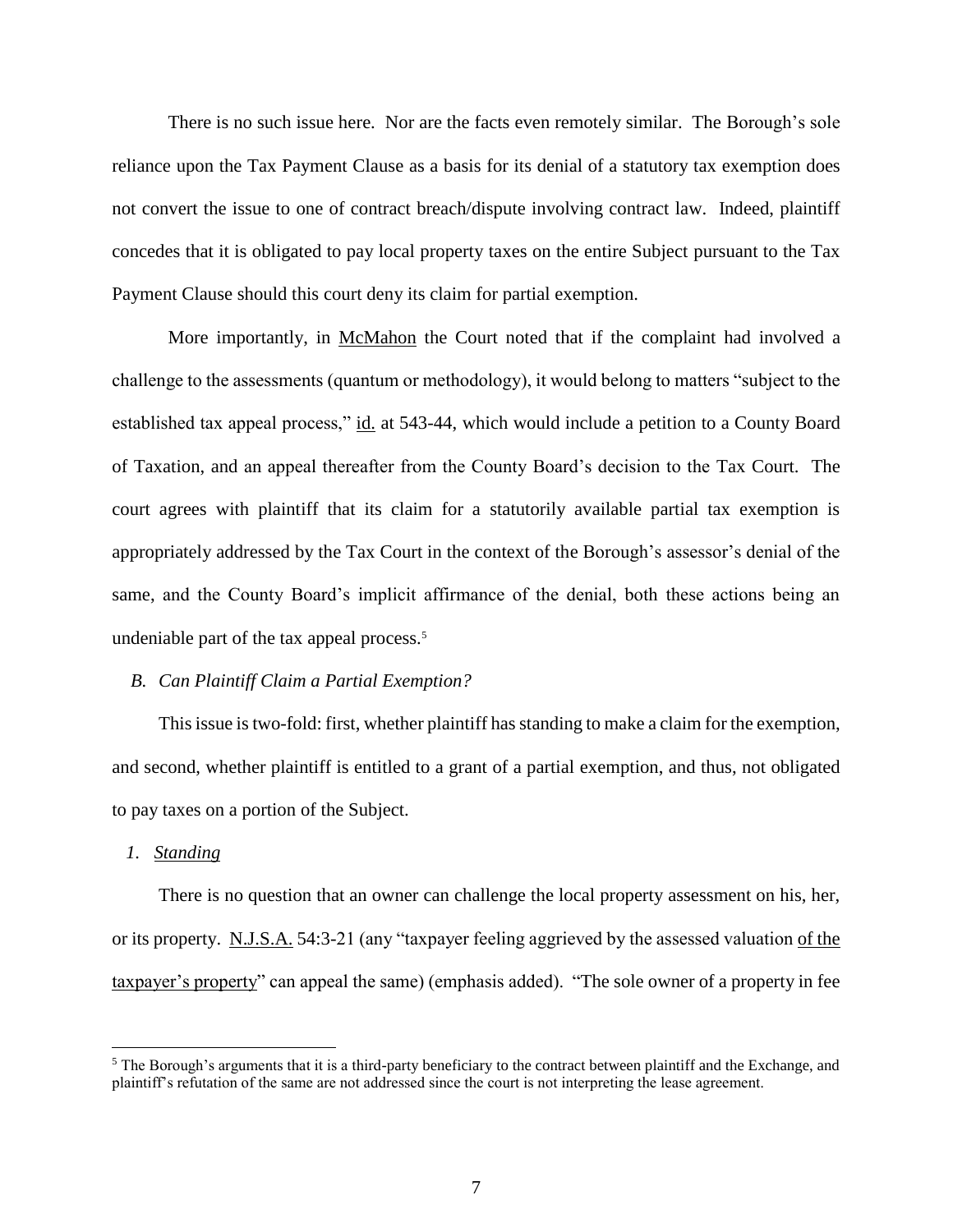simple who pays the entirety of the property taxes is clearly an aggrieved taxpayer pursuant to the statute." Prime Accounting Dept. v. Township of Carney's Point, 212 N.J. 493, 506 (2013).

A property deemed exempt, or granted an exemption, is first assessed at its true value (land, building/s and improvement/s), and thereafter, included in a list as tax-exempt. N.J.S.A. 54:4-23; 54:4-27; N.J.A.C. 18:12-3.1(b)(2). As of the valuation date, the assessor must "determine not only taxable value, but also taxable status." State by Comm'r of Transp. v. Township of Pohatcong, 9 N.J. Tax 528, 540 n.4 (Tax 1988) (citations omitted). Thus, and because of this confluence, N.J.S.A. 54:3-21(a)(1) provides a remedy against not only the regular assessment placed by the assessor due to denial of a claimed tax exemption, but also against the assessor's decision or omission to account for the property's taxable status. Consequently, a property owner can, as an aggrieved taxpayer, challenge both the assessment and the denial of the exemption. See e.g. Jabert Operating Corp. v. City of Newark, 16 N.J. Super. 505, 508-509 (App. Div. 1951) (reversing the lower tribunals' decisions that a property owner did not have standing to claim an exemption because it was not a non-profit entity as required by N.J.S.A. 54:4-3.6, and holding that the owner, "when appealing the assessment to the county board of taxation on the ground that the property was exempt" is an "aggrieved" taxpayer under N.J.S.A. 54:3-21). Cf. University Cottage Club of Princeton v. Borough of Princeton, 26 N.J. Tax 185, 189-190 (Tax 2011) (plaintiff filed complaints under N.J.S.A. 54:3-21 challenging the denial of an exemption, but the complaints could not be amended to include an untimely claim that the valuation exceeded true value since each claim was different and required different proofs).

Here, plaintiff is the fee owner of the Subject which comprises of a single lot. Simply by virtue of its fee ownership, plaintiff has standing to appeal the Subject's assessment, and claim an exemption. It would be difficult to conclude to the contrary given our precedent that a tenant has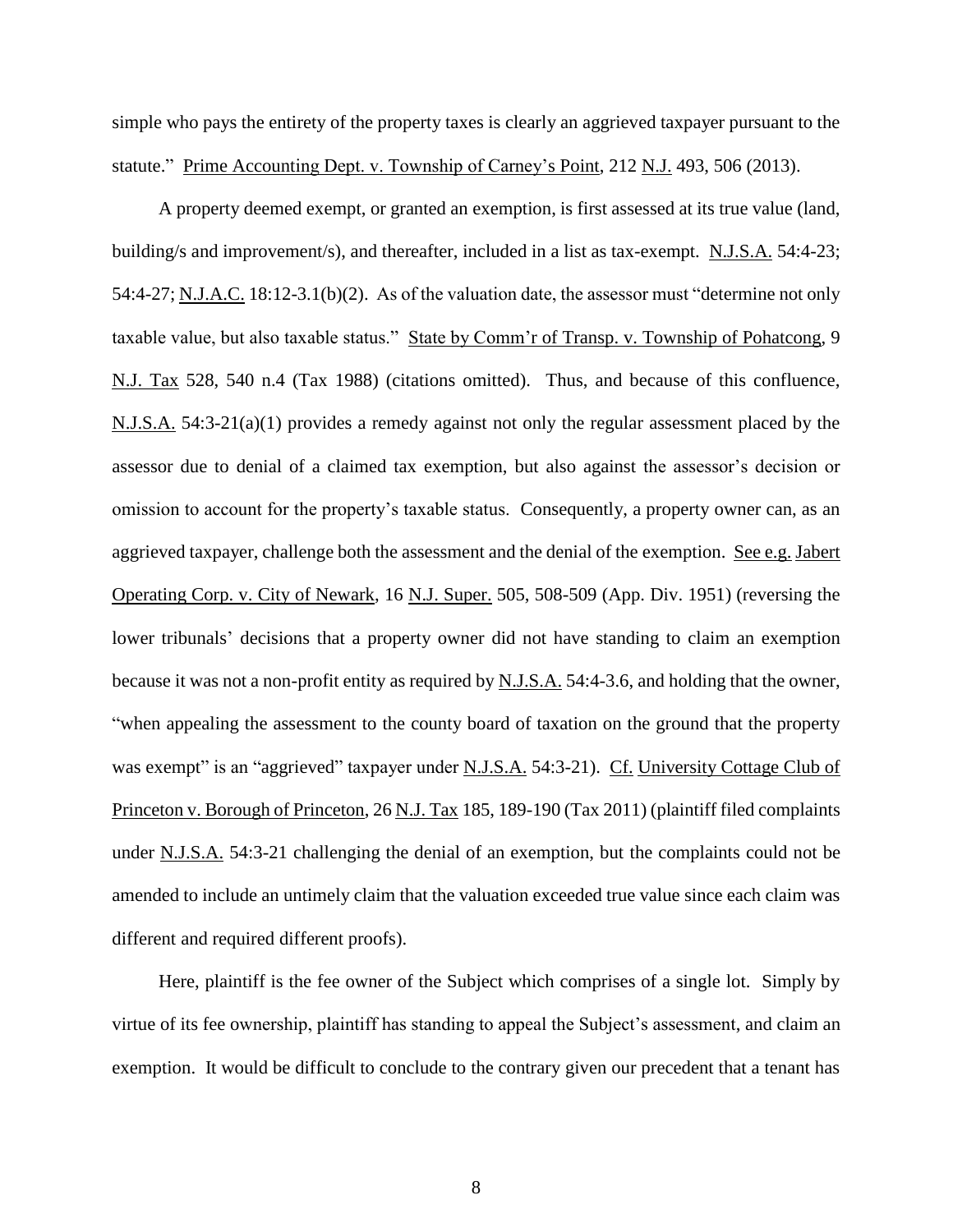standing, as an aggrieved taxpayer, not only to challenge the assessment of property owned by the landlord, see Village Supermarkets, Inc. v. Township of West Orange, 106 N.J. 628 (1987), but to also claim property tax exemption due to the owner's tax exempt status and/or public use. See Hayes Homes Urban Renewal Corp. v. City of Newark, 20 N.J. Tax 528, 532-33 (Tax), aff'd, 21 N.J. Tax 273 (App. Div. 2003) (rejecting a challenge to the for-profit developer plaintiff's standing to claim an exemption, and granting the exemption).<sup>6</sup> Similarly, in Renaissance Plaza Associates, Ltd. Partnership v. City of Atlantic City, 18 N.J. Tax 342, 352-53, 361-62 (Tax 1998), the court rejected a challenge that the for-profit lessee/developer plaintiff had no standing to claim a tax exemption because of a 99-year ground lease under which the lessee could "to contest the 'amount or validity' of any assessment through the tax appeal process." Although the for-profit ground lessee owned the improvements, and was deemed an equitable owner of the land due to the lengthy lease period, the court ruled that "[b]ased on ownership, the property is not exempt from local property taxation," which thus "conclude[d] the exemption issue adversely to the" plaintiff lessee.

The Exchange's lack of appeal or claim for a partial exemption does not require a conclusion that plaintiff, as fee owner of the Subject, is foreclosed from filing the same. The above precedent does not limit a landlord's statutory right to an appeal, which is "primary" and independent of a tenant's appeal rights. See e.g. Target Corp. v. Township of Toms River, 27 N.J. Tax 19, 25-26 (Tax 2012). See also Village Supermarkets, supra, 106 N.J. at 633 (noting that an

<sup>6</sup> The court also noted that there was no need no need to implead the tax-exempt property owner as a "necessary party" since its inclusion "would do nothing to insure the payment of the taxes," the latter being the underlying intent of including and noticing a landlord in a tenant's appeal." 20 N.J. Tax at 533. This logic would apply to the Borough's argument that a claim for, and grant of, a partial exemption cannot be entertained by this court unless and until the Exchange is impleaded as a necessary party.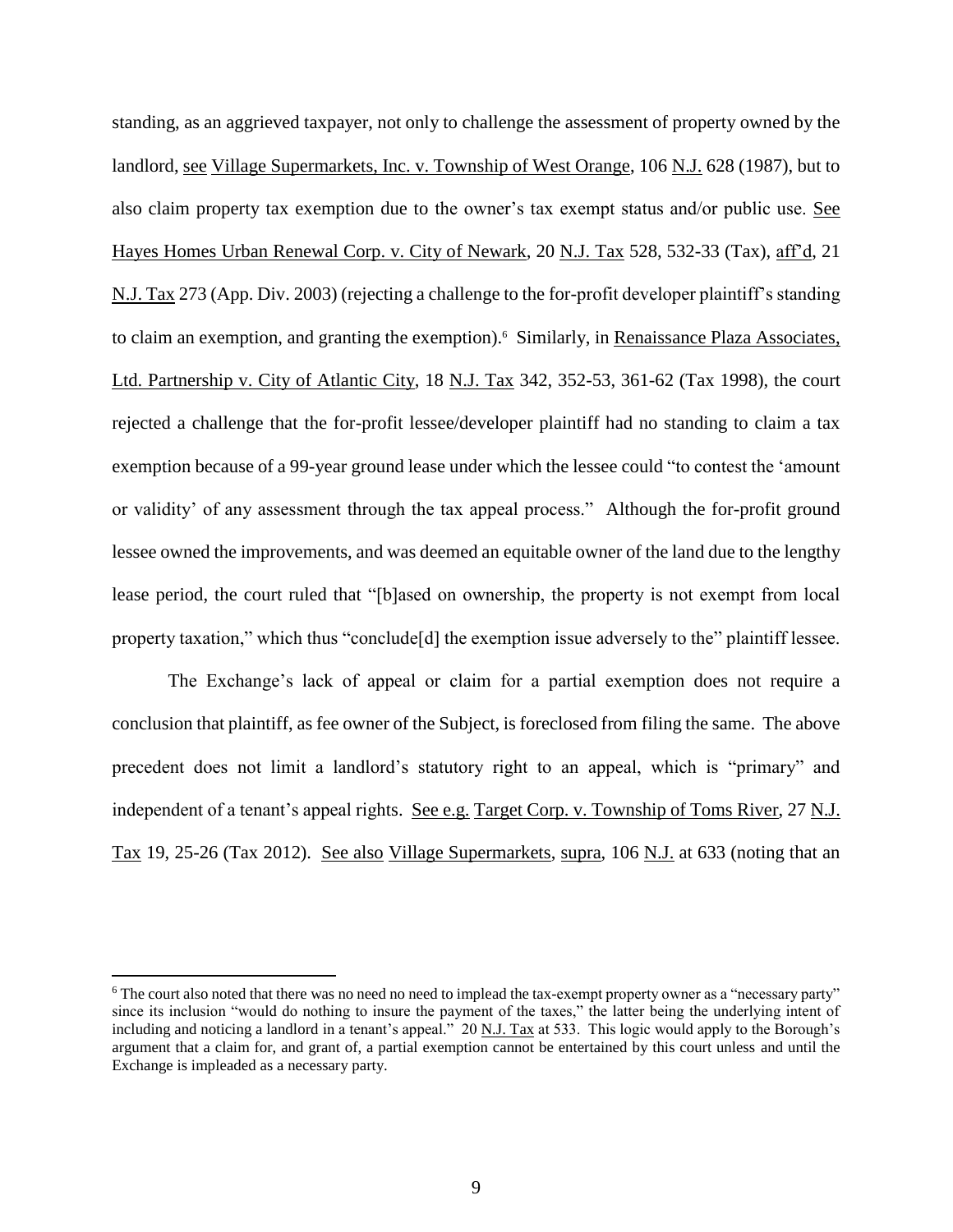ice-cream vendor in a mall, even if it has a "tax payment or tax surcharge clause in its lease," likely has no interest, or even "an independent right to prosecute a tax appeal in its own name.").<sup>7</sup>

### *2. Grant of Exemption and Reduction of Taxes on the Subject*

The above conclusion, however, does not require a consequent grant of an exemption for a portion of the Subject. Standing to claim an exemption does not equate to a right to, or a grant of, the same. Rather, entitlement to an exemption is solely dependent upon full compliance with the exemption statute's requirements. See University Cottage Club, supra, 26 N.J. Tax at 190 ("[a]n exemption claim requires proof that all of the requirements of the particular statute permitting exemption have been met."). N.J.S.A. 54:4-3.6 grants tax exemption to a building which is "owned" by an entity that is organized "exclusively" for certain purposes, including for the moral and mental improvement of men, women and children, provided that building is actually used for the tax-exempt purpose, and not for profit. Clearly plaintiff does not meet any of these requisites.

Plaintiff is also not entitled to the grant of a partial exemption. N.J.S.A. 54:4-3.6 provides that "if any portion of a building used for" a charitable purpose "is leased to profit-making organizations," then the exemption is limited to "only" the non-leased portion. This provision is a continuation of the initial grant of exemption, thus, continues to require fulfillment of the other conditions noted above, which plaintiff does not meet.

More importantly, the plain language of the statute grants partial exemption where the lessor (landlord) is the tax-exempt entity and the lessee/tenant is a for-profit lessor, not the converse.

 $<sup>7</sup>$  That plaintiff paid taxes on the Subject for several years does not estop it from attempting to seek partial exemption</sup> based on a statutory allowance for the same, since an assessment for property must be set each year, thus, each tax year gives rise to an independent cause of action. N.J.S.A. 54:4-23; City of Ventnor City v. Interdenominational Foreign Missionary Soc., 13 N.J. Tax 445, 452-453 (Tax 1993), aff'd, 15 N.J. Tax 160 (App. Div. 1994). Cf. Boys Club of Clifton, Inc. v. Township of Jefferson, 72 N.J. 389, 405 (1977) (owner is not entitled to an automatic exemption, and thus, not excused from filing an appeal, even if an exemption had been granted for a prior year).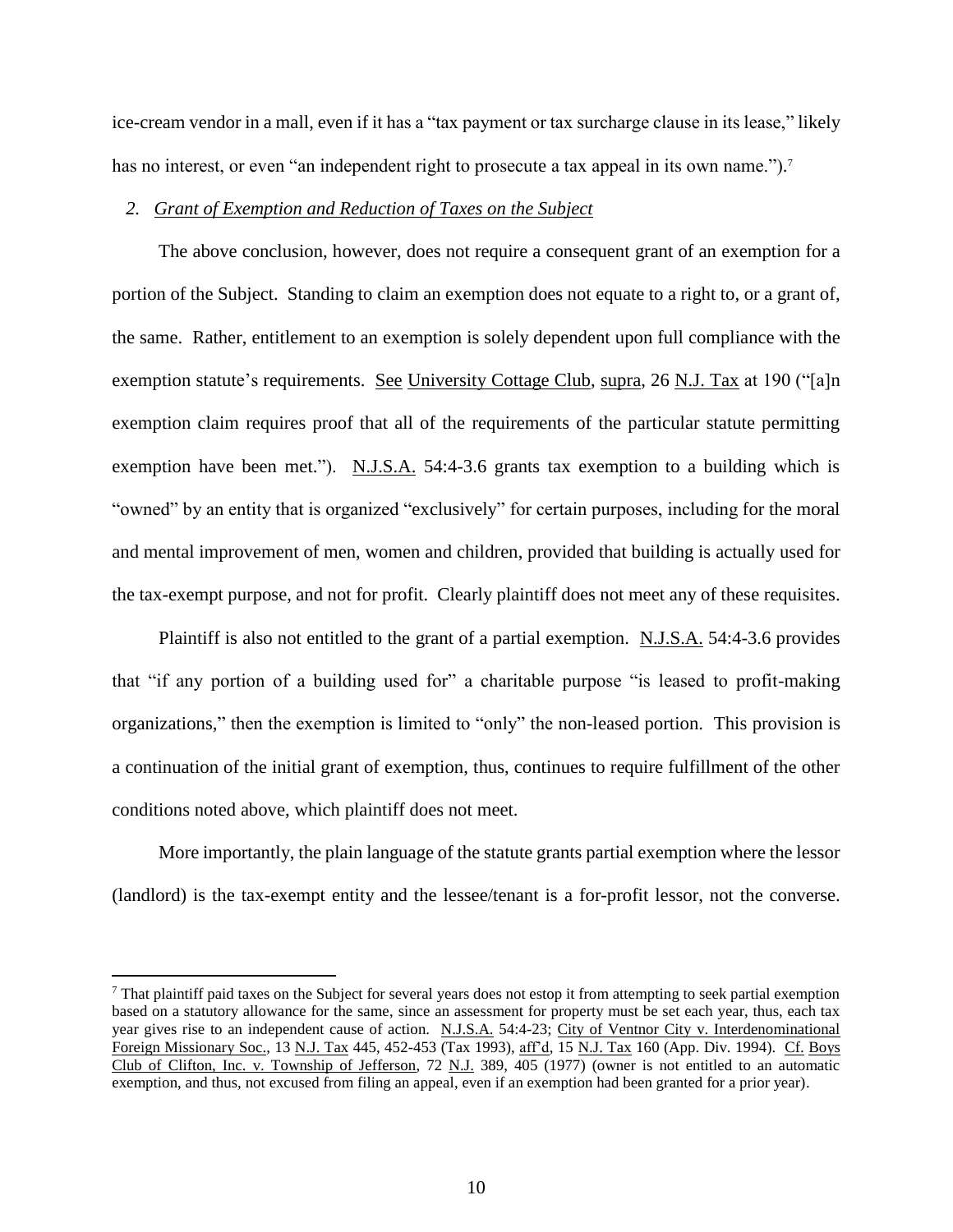This ensures entities engaged in the moral and mental improvement of the general public would not lose the exemption solely because they lease a portion of the property to a for-profit tenant (or because a portion was not used for tax-exempt purposes). See Assembly Commerce and Industry Committee, Statement to Assembly Bill No. 2246, (Oct. 18, 1984) (proposed law granting partial exemption "would permit an association or corporation . . . organized exclusively for the moral and mental improvement of men, women and children, to retain a tax exemption on its property if a portion of the property is leased to a profit-making enterprise . . . . This bill gives this type of association the same type of exemption now available to colleges, academies or seminaries."). The thrust of the partial exemption was to remove the "exclusive use" requirement of N.J.S.A. 54:4- 3.6. See Roman Catholic Archdiocese of Newark v. City of East Orange, 17 N.J. Tax 298, 318- 319 (Tax 1998), aff'd, 18 N.J. Tax 649 (App. Div. 2000). It was not to extend a partial exemption to for-profit lessors.

Plaintiff argues that is immaterial who claims the exemption since in Center for Molecular Med. and Immunology v. Township of Belleville, 357 N.J. Super. 41 (App. Div. 2003), the court granted the exemption to a non-profit lessee under a 99-year lease by deeming the lessee to be an equitable owner. It points out that here also the Exchange is a lessee under a 99-year renewable lease, owns Building 2, and that the Borough has conceded that the Exchange, standing alone, would be entitled to a tax exemption.

Two responses address this argument. First, the Appellate Division's ruling cannot be seen as over-riding the plain language of the partial exemption provisions which apply only where the tax-exempt entity's property was being leased to a taxable entity. Further, the ruling did not expand the grant of a partial exemption under N.J.S.A. 54:4-3.6 to a for-profit landlord. This is apparent from (1) its holding that "[t]he most obvious purpose of Section 3.6's requirement that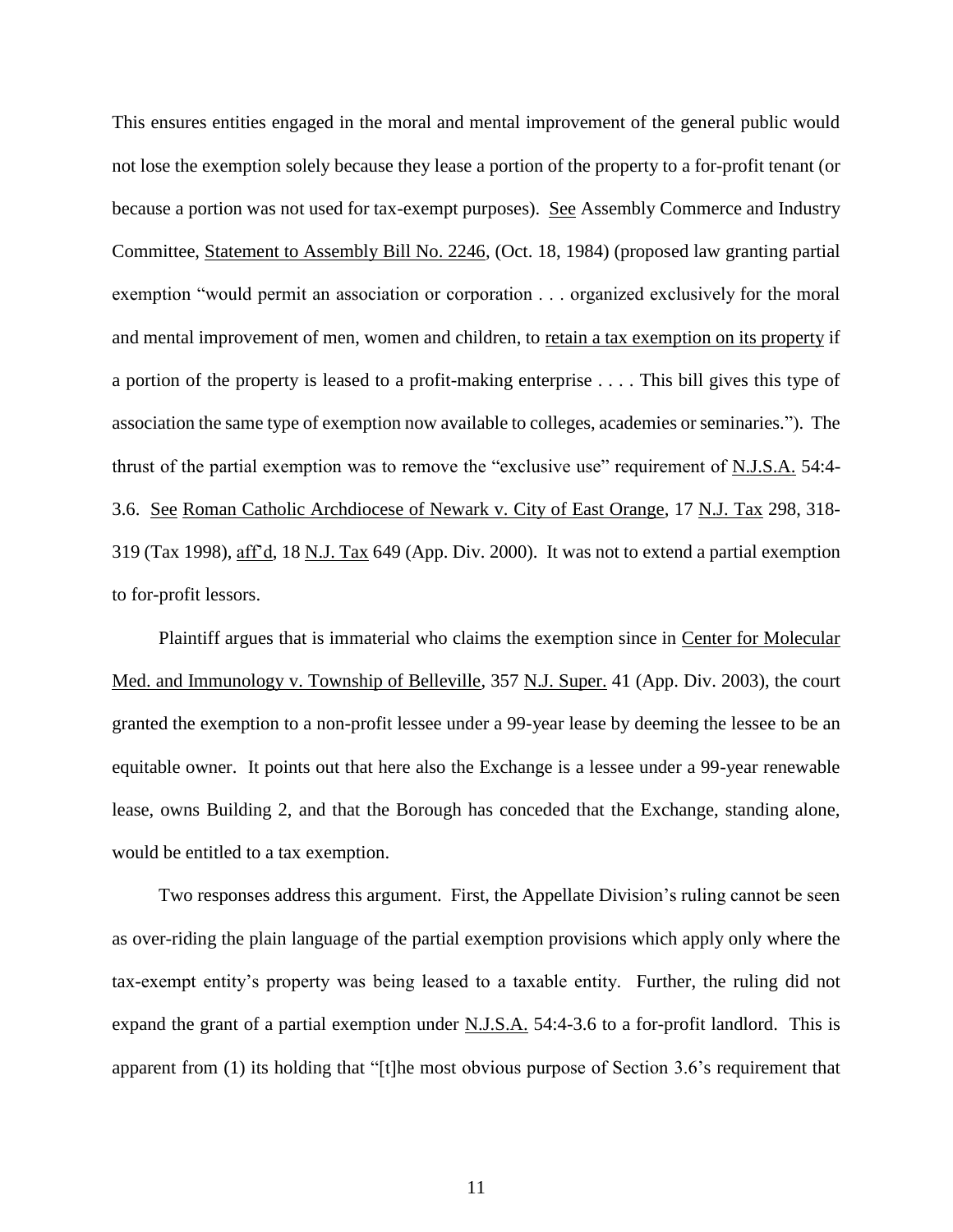the nonprofit entity own the property for it to be exempt is to prevent individuals or entities involved in business from avoiding real estate taxes by leasing their property for customary periods to entities which would otherwise qualify for the exemption." 357 N.J. Super. at 53-54; and (2) its caveat that its "infer[ence]" of equitable ownership in cases of a 99-year lessee was "at least where the owner remains a public entity." Id. at 54 (emphasis added). See also City of Trenton v. Trenton Dist. Energy Co., 21 N.J. Tax 244, 249-50 (Tax 2004) (Center for Molecular, held that "[a] long term lease of land [is] sufficient to confer ownership of property on a ground lessee for purposes of" N.J.S.A. 54:4-3.6 "provided that the ground lessor is a public entity") (emphasis added). Thus, the holding is applicable where the fee owner is also tax-exempt.

Second, the effect of a tax exemption is non-imposition of taxes upon, and non-payment of taxes by, a tax-exempt entity (if it meets all of the statutory requirements for an exemption). This result flows from the policy reasons underlying the grant of an exemption, namely, as "a quid pro quo for an essentially public service rendered to this State and its citizens . . . ." City of Plainfield v. Goodwill Home & Missions, Inc., 4 N.J. Tax 537, 540 (Tax 1982) (citing and quoting Kimberley School v. Township of Montclair, 137 N.J.L. 402, 405-06 (1948)). This quid pro quo is a "symbiotic relationship between the State and the exempt organization [where] the latter is relieved from the burden of taxation because it is practically performing a public work which the State would otherwise have to perform." Brunson v. Rutherford Lodge Number 547 etc., 128 N.J. Super. 66, 85-86 (Law Div. 1974). The deemed consideration is a necessary corollary to the exemption because "without the performance of some service essentially public which relieves the state pro tanto from the necessity of performance, the exemption becomes essentially [an impermissible] gift of public funds." Grace & Peace Fellowship Church, Inc. v. Township of Cranford, 4 N.J.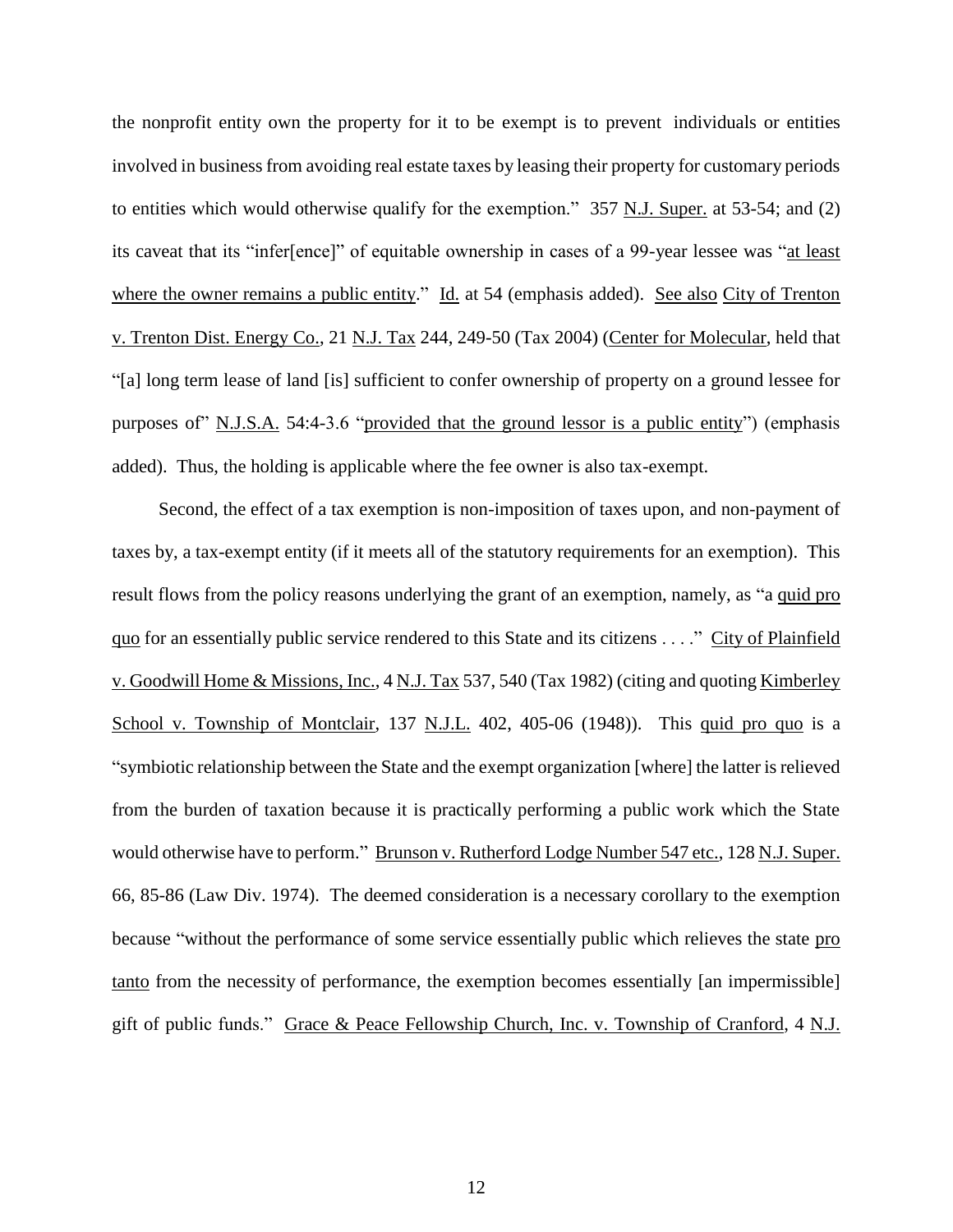Tax 391, 399 (Tax 1982). Thus, a tax exemption relieves the non-profit from the burden of paying taxes because it is incurring costs that the State would otherwise be expending.

Here, the Borough neither imposed tax upon, nor sought to collect tax from, the Exchange. However, the Borough should not be barred from assessing taxes on the Subject and collecting the taxes from plaintiff even if the Exchange owns and occupies a portion of the same. This is because another effect or consequence of a tax exemption is that the burden of the taxes on an exempt property is borne by other taxpayers, which here is plaintiff. As explained in Whipple v. Township of Teaneck, 135 N.J.L. 345, 347-348 (E. & A. 1947):

Exemption, as applied to taxation, is freedom from the burden of enforced contribution to the expenses and maintenance of government . . . . Tax exemption in its ordinary form frees the property from its pro rata contribution of taxes because no levy is made; . . . . In ordinary tax exemption, no levy of the tax is made against the property, but the amount of municipal tax lost falls upon the remaining taxpayers of the municipality, the amount of county tax lost is spread over all the taxpayers of the county and the amount of state tax lost, over all the taxpayers of the state; so that the impact on the remaining taxpayers of the municipality is always less than the total amount of tax levied.

See also Spoerl v. Township of Pennsauken, 14 N.J. 186, 194 (1954) ("courts have frequently expressed apprehension of the result following from the exemption of particular property, which always increases the assessment of benefits against others").

By agreeing to the terms of the Tax Payment Clause, plaintiff taxpayer has assumed the entire burden of the taxes on the portion of the Subject owned and occupied by the Exchange. For whatever business reasons, plaintiff's successor agreed to such burden. Plaintiff also agreed to be bound by the same for whatever business reasons of its own.

In sum, plaintiff has the standing to claim a partial exemption for a portion of the Subject as part of its challenge to the valuation of the Subject for tax year 2015. However, plaintiff is not entitled to a partial exemption because it does not meet the requirements of the tax exemption